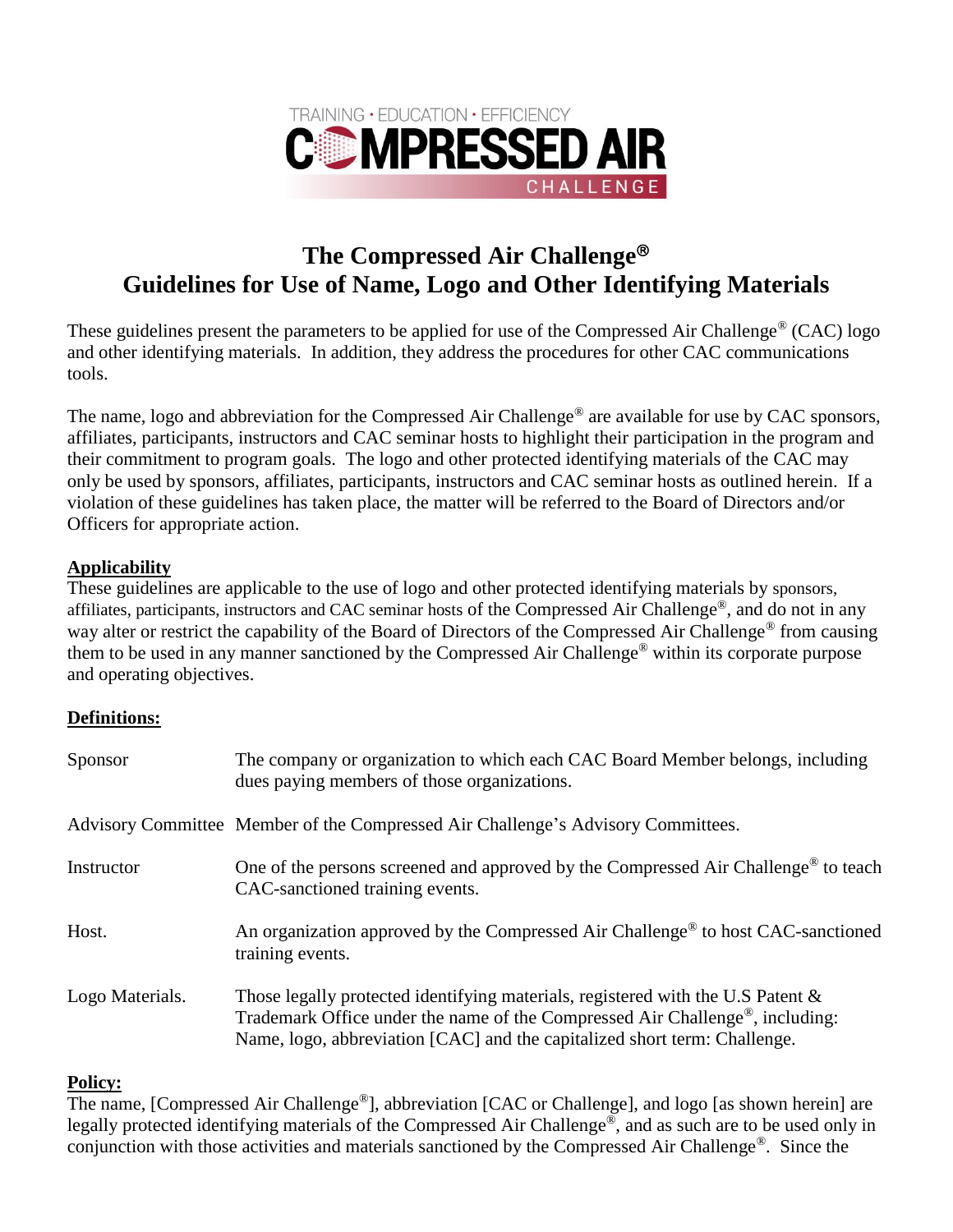underlying intent of the CAC is to increase public awareness and interest in the proper design and use of compressed air systems, sponsors, affiliates, participants, instructors, CAC seminar hosts and the public are encouraged to promote the existence of the Compressed Air Challenge®, its mission, objectives and major deliverables using publicly available information. Distribution of the Improving Compressed Air System Performance: A Sourcebook for Industry, fact sheets, tip sheets or any other such materials in the public domain which pertain to and are sanctioned by the Compressed Air Challenge®, is encouraged. Information on the Compressed Air Challenge® that is not in the public domain may not be shared without the prior approval of the Compressed Air Challenge®.

Hosts are permitted use of the Compressed Air Challenge® logo only in conjunction with their hosting a CAC-sanctioned training event. Use of the logo and other protected identifying materials for training events will be in accordance with these guidelines. Any use of the name, logo or other protected indicia in promotional or marketing materials that refer to the Compressed Air Challenge<sup>®</sup> is prohibited by nonsponsors and strategic partners.

### **The Compressed Air Challenge**® **Logo**

The Compressed Air Challenge® logo is a legally protected mark that serves as a unifying element for all Compressed Air Challenge® activities and materials. The logo is approved for use in only the five formats which appear below. Use of the logo by Sponsors and participants must include the appropriate subscript [e.g., "Sponsor," "Affiliate," "Instructor," or "Committee Member"] for each positioned as shown below the logo.

These logos should never be displayed in any context smaller than ½ inch vertically. The logo must not be altered, embellished or used out of context. Logos should always be printed or reproduced from original, camera-ready artwork, to preserve the professional appearance and quality of the logo. [Note: The logo may be obtained in either EPS or JPG format, by contacting: [info@compressedairchallenge.org.](mailto:info@compressedairchallenge.org)]

The approved logo formats are:

A. When used by a Compressed Air Challenge<sup>®</sup> Sponsor. This applies to virtually any materials produced by the Sponsor, as it is intended to elicit inquiry into the Compressed Air Challenge® and what it represents.



B. When used by a Compressed Air Challenge<sup>®</sup> Instructor. This applies exclusively to those individuals who have been selected and approved by the Compressed Air Challenge<sup>®</sup> to present the training materials developed by the Compressed Air Challenge®, and may be used only in relation to those training activities associated with the Compressed Air Challenge®.



**INSTRUCTOR**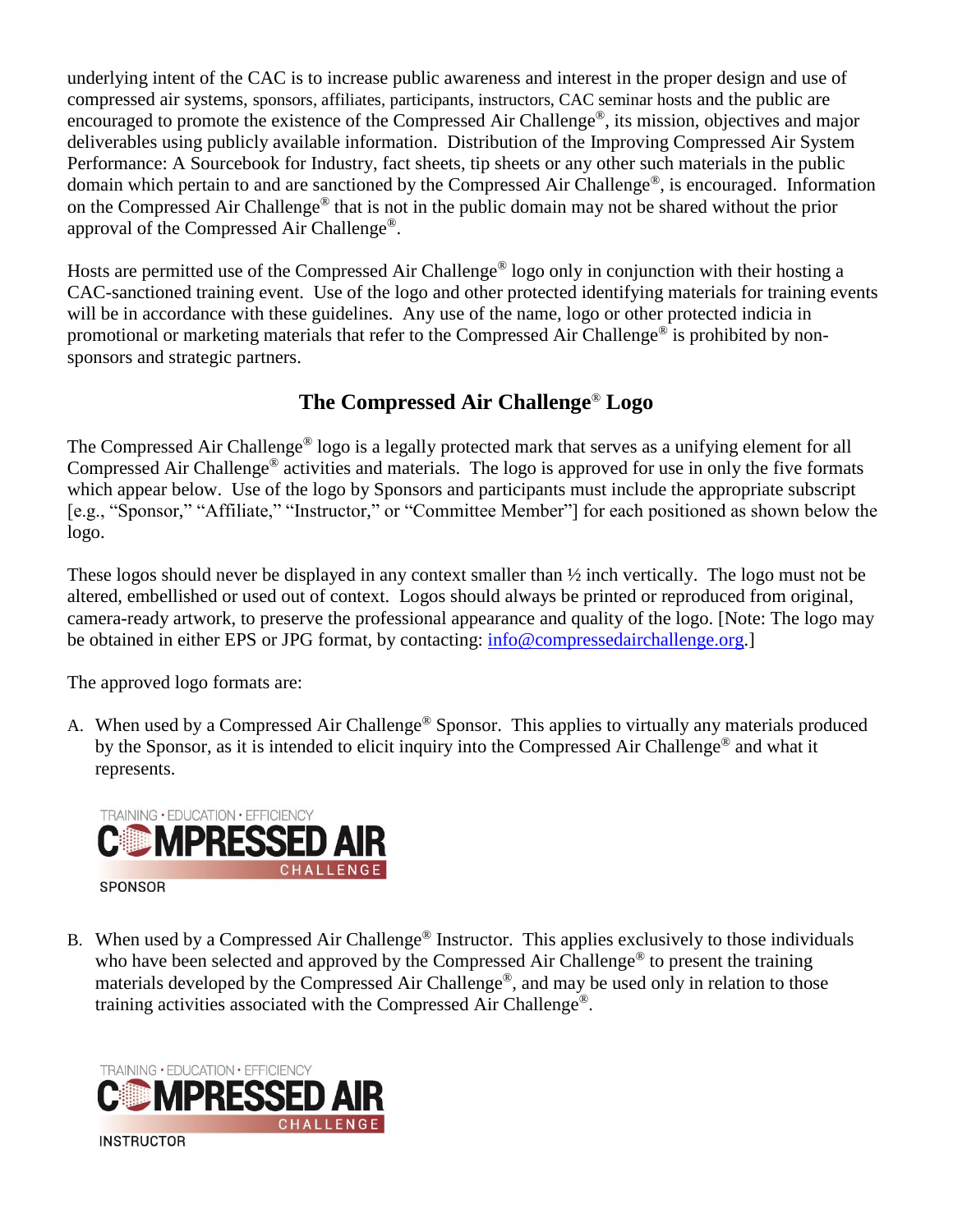C. When used by a Compressed Air Challenge® Advisory Committee Member. This applies to the CAC Advisory Committees, and may be used by the members of these committees as individuals or by their companies in circumstances rationally related to the Compressed Air Challenge® and their activities in support of the CAC.



E. When used in conjunction with a Compressed Air Challenge<sup>®</sup> event.



#### **Philosophy Governing the Use of CAC Logo and Other Identifying Materials:**

- 1. The logo may be used to identify an organization as a sponsor, affiliate or participant on company letterhead, envelopes, facsimile transmittals, fact sheets and case studies, and marketing materials for events sanctioned by the Compressed Air Challenge<sup>®</sup>.
- 2. The logo may also be used by sponsors, affiliates, participants, and instructors on marketing materials such as company advertisements, general product literature, brochures and catalogs, reference guides, analysis aids, internet websites, and other materials that promote the organization's general products or services, but not to promote any specific product or solution-specific service.
- 3. The logo and/or other protected identifying materials may not be used to express or imply endorsement of any sponsors, affiliates, participants, instructors and CAC seminar host's products, services, systems, or organization. The logo and/or indicia of the Compressed Air Challenge® must never be displayed on a product.
- 4. The logo and other protected identifying materials may not be used to express or imply endorsement of a sponsors, affiliates, participants, instructors and CAC seminar host's event, except if the event is a Compressed Air Challenge® sanctioned event, utilizing CAC sanctioned materials and/or training presented by CAC qualified instructors.
- 5. The Compressed Air Challenge® logo and other protected identifying materials may never be used on individual business cards, with the singular exception of CAC-qualified instructors in good standing.

#### **Logo Placement**

Placement is guided by the type of material in which it is being used. The placement varies depending upon whether or not the material makes reference to specific products or services.

The Compressed Air Challenge<sup>®</sup> logo may not be placed in the body of the text or below a photograph or other depiction of the product, service or system being promoted. It should appear in a block separated from the text and